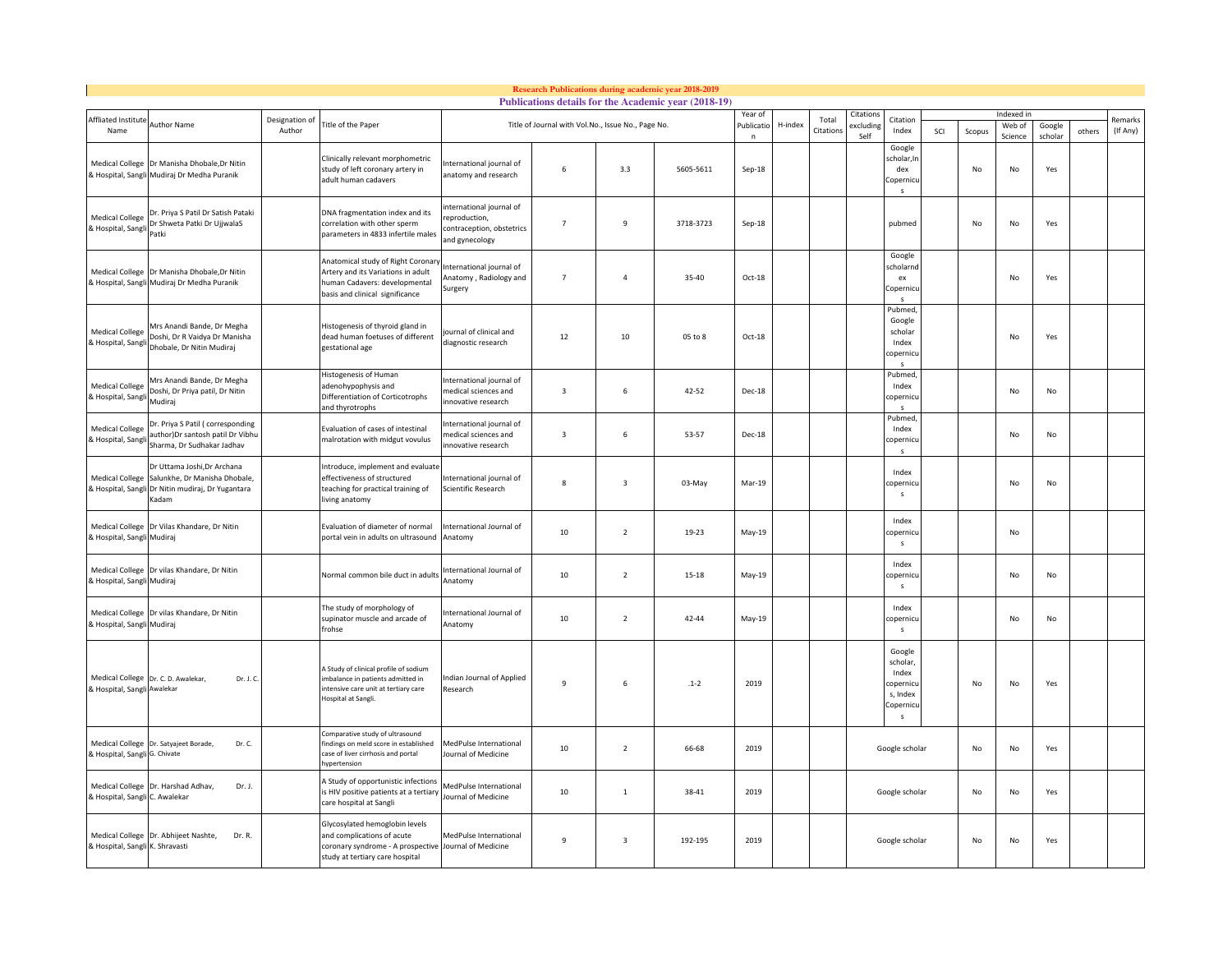|                                                    |                                                                                    |                |                                                                                                                                                                                                                       |                                                                |                                                    |                         | Research Publications during academic year 2018-2019<br>Publications details for the Academic year (2018-19) |                      |          |           |                |                                          |        |        |           |         |        |          |
|----------------------------------------------------|------------------------------------------------------------------------------------|----------------|-----------------------------------------------------------------------------------------------------------------------------------------------------------------------------------------------------------------------|----------------------------------------------------------------|----------------------------------------------------|-------------------------|--------------------------------------------------------------------------------------------------------------|----------------------|----------|-----------|----------------|------------------------------------------|--------|--------|-----------|---------|--------|----------|
| Affliated Institute                                | Author Name                                                                        | Designation of | Title of the Paper                                                                                                                                                                                                    |                                                                | Year of<br>Publicatio                              | H-index                 | Total                                                                                                        | Citation<br>xcluding | Citation |           |                | Indexed in<br>Web of                     | Google |        | Remarks   |         |        |          |
| Name                                               |                                                                                    | Author         |                                                                                                                                                                                                                       |                                                                | Title of Journal with Vol.No., Issue No., Page No. |                         |                                                                                                              | n                    |          | Citation: | Self           | Index                                    | SCI    | Scopus | Science   | scholar | others | (If Any) |
| & Hospital, Sangli Anurag Chavan                   | Medical College Dr. V. B. Jadhav,<br>Dr.                                           |                | Study of glycated haemoglobin and<br>serum adenosine deaminase in<br>patients with type II diabetes<br>mellitus with and without diabetic<br>nephropathy or retinopathy                                               | MedPulse International<br>Journal of Medicine                  | $\mathbf{q}$                                       | $\overline{\mathbf{3}}$ | 156-160                                                                                                      | 2019                 |          |           | Google scholar |                                          |        | No     | <b>No</b> | Yes     |        |          |
| & Hospital, Sangli D. Awalekar                     | Medical College Dr. Mahesh Pattewar,<br>Dr. C.                                     |                | The study of serum uric acid level<br>in acute ischemic stroke                                                                                                                                                        | MedPulse International<br>Journal of Medicine                  | $\mathbf{q}$                                       | $\overline{\mathbf{3}}$ | 212-216                                                                                                      | 2019                 |          |           |                | Google scholar                           |        | No     | No        | Yes     |        |          |
| Medical College<br>& Hospital, Sangli K. Shravasti | Dr. S. B. Mulani,<br>Dr. R.                                                        |                | Clinical Profile of Acute Pancreatitis Indian Journal of Applied<br>A Retrospective Study                                                                                                                             | Research                                                       | 8                                                  | 6                       |                                                                                                              | 2018                 |          |           |                | Google<br>scholar,<br>index<br>copernicu |        | No     | No        | Yes     |        |          |
| <b>Medical College</b><br>& Hospital, Sangli Anil  | Saif Ahmed Gaikwad Shilpa                                                          |                | A comparative study of spinal<br>anaesthesia with 0.5% bupivacaine<br>and 0.75% ropivacaine for<br>percutaneous nephrolithotomy<br>surgeries                                                                          | Med Pulse-International<br>Journal of<br>Anesthesiology        | $\overline{7}$                                     | $\overline{\mathbf{3}}$ | 109-116                                                                                                      | Sep-18               |          |           | Google scholar |                                          |        |        |           | Yes     |        |          |
|                                                    | Medical College Dr. Basappa M Diwanmal, Dr.<br>& Hospital, Sangli Prashant Lomate, |                | Comparison of<br>dexmeditomidine and<br>magnesium sulfate as adjuvants<br>to lidocaine for intravenous<br>regional anaesthesia for<br>prolongation of duration of<br>analgesia                                        | Med Pulse- International<br>Journal of<br>Anesthesiology,      | 8                                                  | $\overline{\mathbf{3}}$ | 185-190                                                                                                      | Dec-18               |          |           |                | Google scholar                           |        | ÷.     |           | Yes     |        |          |
| Medical College                                    | Dr. Varsha, Dr. Shanta<br>& Hospital, Sangli Hungund, Tilakchand KR, Indian        |                | Mini dose succinylcholin<br>facilitating laryngeal mask<br>airway insertion under propofol<br>anaesthesia posted for short<br>surgical and gynecological<br>procedures.                                               | Indian Journal of applied<br>esearch                           | $\mathbf{q}$                                       | $\overline{2}$          | 53-54                                                                                                        | Feb-19               |          |           | Google scholar |                                          |        | $\sim$ |           | Yes     |        |          |
| & Hospital, Sangli Paranjpe                        | Medical College Prashant Lomate Jyotsna                                            |                | Comparison of the efficacy of<br>intrathecal buprenorphine and<br>clonidine as adjuvants to<br>bupivacaine for postoperative<br>analgesia and abdominal muscle<br>relaxation in patients of abdominal<br>hysterectomy | MedPulse International<br>ournal of Anesthesiology             | $\mathbf{q}$                                       | $\overline{\mathbf{3}}$ | 201-207                                                                                                      | Mar-19               |          |           | Google scholar |                                          | ÷      |        | Yes       |         |        |          |
| <b>Medical College</b><br>& Hospital, Sangli Anil  | B Vinod Kumar, Gaikwad Shilpa                                                      |                | A comparative study of analgesic<br>efficacy offentanyl and butorphano<br>for adulttonsillectomies under<br>general anesthesia                                                                                        | MedPulse International<br>Journal of Anesthesiology            | $10\,$                                             | $\overline{\mathbf{3}}$ | 187-190                                                                                                      | $Jun-19$             |          |           |                | Google scholar                           |        | ×,     |           | Yes     |        |          |
| <b>Medical College</b><br>& Hospital, Sangli       | atil Amruta Ashok                                                                  |                | Absolute lymphocyte count: Alternate<br>marker for CD4 count in HIV positive<br>patients in resources restrained areas                                                                                                | ternational journal of science<br>nd research                  | $\overline{7}$                                     | 9                       | 54-55                                                                                                        | Sep-18               |          |           |                | Google scholar                           |        |        |           |         |        |          |
| <b>Medical College</b><br>& Hospital, Sangli       | tekar Yashodhara Rajesh                                                            |                | Seroprevalence of Transfusion<br>Transmissible infections Among the Blood<br>Donors in Bharati Hospital Blood Bank<br>Sangli                                                                                          | ternational journal of current<br>edical and applied sciences. | 21                                                 | $\mathbf{1}$            | $*10-13$                                                                                                     | Dec. 2018            |          |           | Google scholar |                                          |        |        |           |         |        |          |
| <b>Medical College</b><br>& Hospital, Sangl        | Or. Amandeep Ludhar  Dr. Sachin S. Nilakl                                          |                | Study of mucormycosis patients<br>attending tertiary care hospital:<br>retrospective study                                                                                                                            | International Journal of<br>Research in Medical<br>Sciences    | $7\phantom{.0}$                                    | May-19                  | 1622-1625                                                                                                    | $May-19$             |          |           |                | Google scholar                           |        | No     | No        | Yes     |        |          |
| <b>Medical College</b><br>& Hospital, Sangl        | Dr Hemraj Satpute                                                                  | Dr. Shashikant | Auditory acuity I type II<br>diabetes mellitus patients vs<br>healthy individuals: a<br>comparative study                                                                                                             | International Journal of<br>Research in Medical<br>Sciences    | 5                                                  | May-19                  | 709-713                                                                                                      | May-19               |          |           | Google scholar |                                          | No     | No     | Yes       |         |        |          |
| <b>Medical College</b><br>& Hospital, Sangl        | Dr Hemraj Satpute                                                                  | Dr. Shashikant | Clinico-pathological profile of<br>Sub acute and chronic Cervical<br>Lymphadenopathy: A<br>Prospective study                                                                                                          | ournal Of Medical<br>Science and Clinical<br>Research          | 06(12)                                             | $Dec-18$                | 489-496                                                                                                      | $Dec-18$             |          |           |                | Google<br>scholar,<br>Index<br>Copernicu |        | No     | No        | No      |        |          |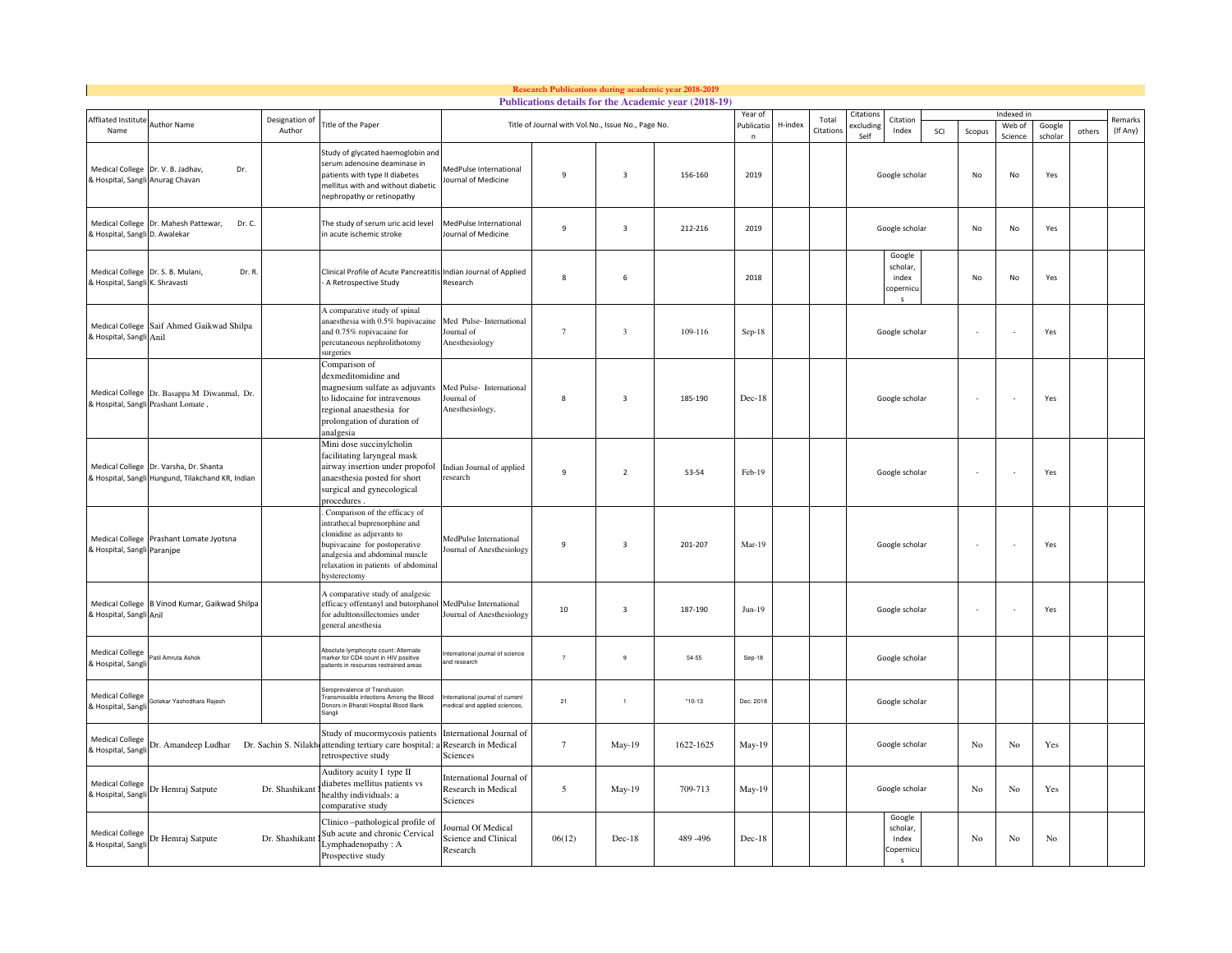|                                              |                                                |                |                                                                                                                                                                      |                                                                                |                                                                       |                          | <b>Research Publications during academic year 2018-2019</b><br>Publications details for the Academic year (2018-19) |          |          |           |                  |                                                                 |            |           |                   |                   |        |          |
|----------------------------------------------|------------------------------------------------|----------------|----------------------------------------------------------------------------------------------------------------------------------------------------------------------|--------------------------------------------------------------------------------|-----------------------------------------------------------------------|--------------------------|---------------------------------------------------------------------------------------------------------------------|----------|----------|-----------|------------------|-----------------------------------------------------------------|------------|-----------|-------------------|-------------------|--------|----------|
| Affliated Institute                          |                                                | Designation of |                                                                                                                                                                      |                                                                                |                                                                       | Year of                  |                                                                                                                     | Total    | Citation | Citation  |                  |                                                                 | Indexed in |           |                   | Remarks           |        |          |
| Name                                         | Author Name                                    | Author         | Title of the Paper                                                                                                                                                   |                                                                                | Publicatio<br>Title of Journal with Vol.No., Issue No., Page No.<br>n |                          |                                                                                                                     |          | H-index  | Citation: | xcluding<br>Self | Index                                                           | SCI        | Scopus    | Web of<br>Science | Google<br>scholar | others | (If Any) |
| <b>Medical College</b><br>& Hospital, Sangl  | Yugantara R. Kadam                             |                | Feasibility of Basic Sciences: Short<br>Course for Postgraduates                                                                                                     | nternational Journal of<br><b>Education and Research</b><br>in Health Sciences | $\mathbf{1}$                                                          | $\overline{2}$           | 60-64                                                                                                               | .6.2018  |          |           |                  | Scopus                                                          |            | Yes       |                   |                   |        |          |
| <b>Medical College</b><br>& Hospital, Sangl  | Yugantara R. Kadam                             |                | The prevalence and health impact<br>of musculoskeletal disorders<br>among farmers                                                                                    | Med J D Y Patil<br><b>Vidyapeeth</b>                                           | 11                                                                    | 6                        | 485.491                                                                                                             | 12.2018  |          |           |                  | Google scholar                                                  |            |           |                   | Yes               |        |          |
| <b>Medical College</b><br>& Hospital, Sangl  | Yugantara R. Kadam                             |                | A Cross Sectional Hospital Based<br>Study of Antepartum Depression<br>and its' Risk Factors                                                                          | nternational Journal of<br>Medicine and Public<br>lealth                       | 8                                                                     | $\overline{a}$           | 158-162                                                                                                             | 12.2018  |          |           |                  | Scopus,<br>Google<br>scholar                                    |            | Yes       |                   | Yes               |        |          |
| <b>Medical College</b><br>& Hospital, Sangl  | ugantara R. Kadam                              |                | Introduce Implement & Evaluation<br><b>Effectiveness of Structured</b><br>Teaching for Practical training of<br>leaving Anatomy                                      | nternational Journal of<br>Scientific Research                                 | $\mathbf{8}$                                                          | $\overline{\mathbf{3}}$  | 03.05                                                                                                               | .03.2019 |          |           |                  | Index<br>Copernicu<br>s,                                        |            |           |                   |                   |        |          |
| <b>Medical College</b><br>& Hospital, Sangl  | Ranganatha S. C                                |                | Attitude towards compulsory rural<br>health services among interns of<br>RajaRajeswari Medical College and<br>Hospital, Bengaluru                                    | nternational Journal of<br>Community Medicine and<br>Public Health             | 6                                                                     | 5                        | 2139 - 2142                                                                                                         | .5.2019  |          |           |                  | Scopus.<br><b>Index</b><br>Coperni<br>cus,<br>Google<br>scholar |            | Yes       |                   | Yes               |        |          |
| <b>Medical College</b><br>& Hospital, Sangli | Sheetu Jailkhani                               |                | Attitude towards compulsory rural<br>health services among interns of<br>RajaRajeswari Medical College and<br>Hospital, Bengaluru                                    | ternational Journal of<br><b>Community Medicine and</b><br>ublic Health        | 6                                                                     | $\overline{\phantom{a}}$ | 2139 - 2142                                                                                                         | .5.2019  |          |           |                  | Scopus,<br><b>Index</b><br>Coperni<br>cus,<br>Google<br>scholar |            | Yes       |                   | Yes               |        |          |
| <b>Medical College</b><br>& Hospital, Sangl  | Mrs. Alka Gore                                 |                | A Comparative Study of Emotional<br>Intelligence & Stress Depression,<br>Anexiety between Medical &<br><b>Engineering Students</b>                                   | nternational Journal of<br>lealthSciences &<br><b>Research</b>                 | 9                                                                     | 6                        | $16 - 24$                                                                                                           | 6.7.2019 |          |           |                  |                                                                 |            |           |                   |                   |        |          |
| <b>Medical College</b><br>& Hospital, Sangli | Dr Hemlata Munjappa                            |                | Designing and evaluation of<br>Vertical integrated teaching<br>program in $1^{st}$ year MBBS<br>eurriculum-Perception of<br>students and faculty                     | Medpulse<br>nternation2019al journal<br>of Physiology                          | 10                                                                    | $\overline{\mathbf{3}}$  |                                                                                                                     | Jun-19   |          |           |                  | Google<br>scholar<br>Index<br>Copernic<br>$\mathsf{s}$          |            |           |                   | Yes               |        |          |
| <b>Medical College</b><br>& Hospital, Sangli | Shinde SA*                                     |                | Effect of rotating shift work on<br>psychological status in nurses                                                                                                   | <i><b>Aedpulse</b></i><br>nternation2019al journal<br>of Physiology            | 10                                                                    | $\overline{\mathbf{3}}$  | 40-42                                                                                                               | Jun-19   |          |           |                  | Google<br>scholar<br>Index<br>Copernicu<br>$\mathbf{s}$         |            |           |                   | Yes               |        |          |
| <b>Medical College</b><br>& Hospital, Sangl  | Sonali Bijjargi, Suhas Kumbhar                 |                | Study of clinico-etiological profile<br>and associated co-morbidities in<br>cerebral palsy children                                                                  | Med Pulse International<br>ournal of Pediatrics.                               | $\overline{\mathbf{3}}$                                               | $\mathbf{1}$             | $01 - 05$                                                                                                           | $Jul-18$ |          |           |                  | Google<br>scholar<br>Index<br>Copernic<br>s                     |            | <b>NO</b> | <b>NO</b>         | Yes               |        |          |
| <b>Medical College</b><br>& Hospital, Sangl  | Harshal Wagh, Suhas Kumbhar                    |                | Comparison of gradual versus<br>sudden weaning of preterm<br>neonates from nasal CPAP                                                                                | Med Pulse International<br>Journal of Pediatrics.                              | $\overline{7}$                                                        | $\mathbf 1$              | $06 - 10$                                                                                                           | $Jul-18$ |          |           |                  | Google<br>scholar<br>Index<br>Copernicu<br>$\sim$               |            | NO        | <b>NO</b>         | Yes               |        |          |
| & Hospital, Sangli Kulkarni                  | Medical College Nishita Tralshawala, Mrunalini |                | Study of undernutrition and its risk<br>factors using mid upper arm<br>circumference (MUAC) in children<br>aged 6 months to 59 months<br>admitted in paediatric ward | Med Pulse International<br>lournal of Pediatrics.                              | $\mathbf{q}$                                                          | $\overline{\mathbf{3}}$  | 106-110                                                                                                             | Mar-19   |          |           |                  | Google<br>scholar<br>Index<br>Copernicu<br>s                    |            | <b>NO</b> | N <sub>O</sub>    | Yes               |        |          |
| <b>Medical College</b><br>& Hospital, Sangli | Amey Gauns, Suhas Kumbhar                      |                | Hypokalemia in pediatric Intensive<br>Care Unit: Frequency, Severity and<br>Mortality                                                                                | OSR Journal of Dental<br>and Medical Sciences                                  | 18                                                                    | $\overline{4}$           | 48-52                                                                                                               | Apr-19   |          |           |                  | Google<br>scholar<br>Index<br>Copernicu<br>$\mathbf{S}$         |            | <b>NO</b> | <b>NO</b>         | Yes               |        |          |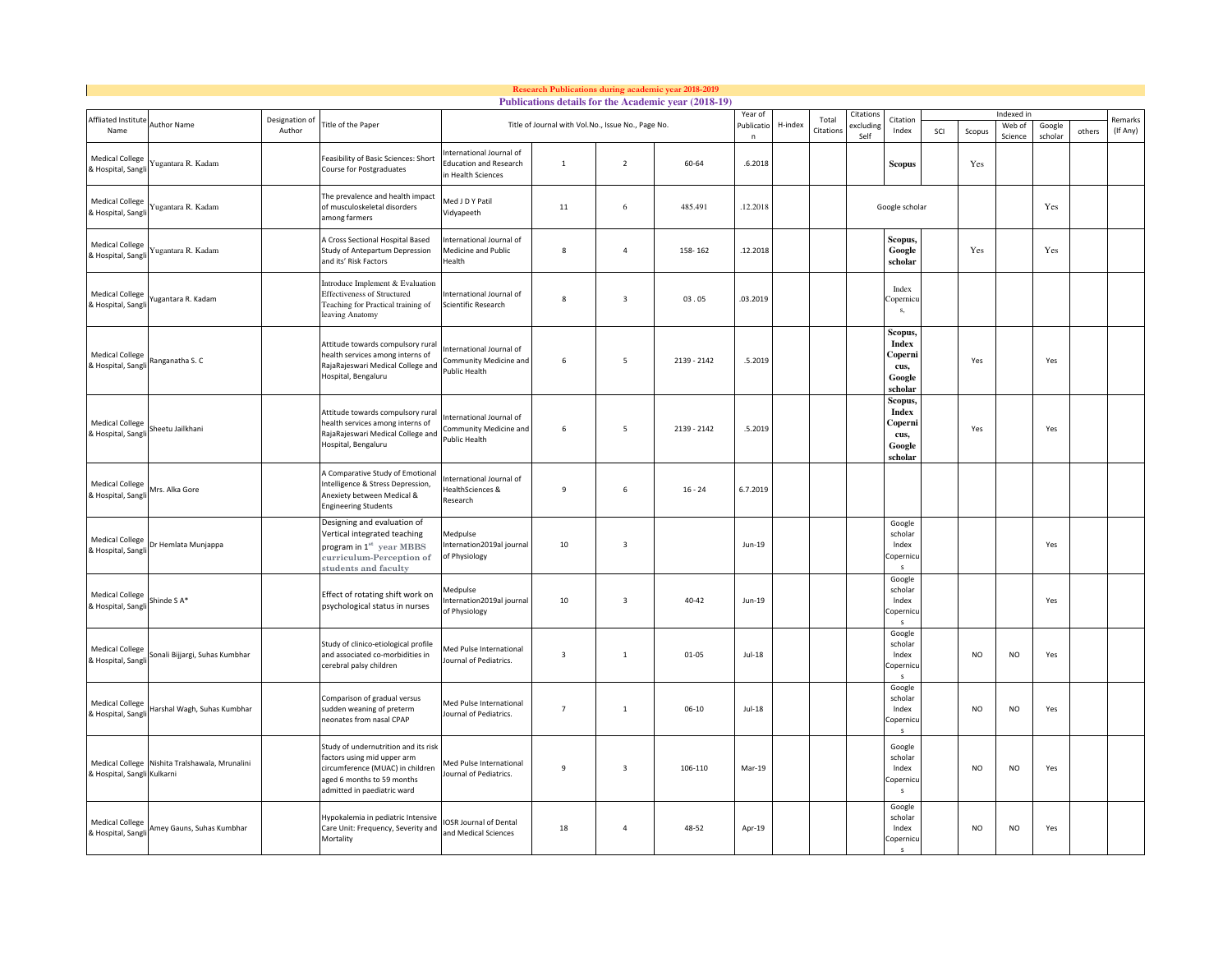|                                              |                                                                                         |                          |                                                                                                                                                                                                                |                                                                           |                                                    |                | Research Publications during academic year 2018-2019<br>Publications details for the Academic year (2018-19) |                 |           |                    |                   |                                                         |            |                |                   |                   |        |                     |
|----------------------------------------------|-----------------------------------------------------------------------------------------|--------------------------|----------------------------------------------------------------------------------------------------------------------------------------------------------------------------------------------------------------|---------------------------------------------------------------------------|----------------------------------------------------|----------------|--------------------------------------------------------------------------------------------------------------|-----------------|-----------|--------------------|-------------------|---------------------------------------------------------|------------|----------------|-------------------|-------------------|--------|---------------------|
|                                              |                                                                                         |                          |                                                                                                                                                                                                                |                                                                           |                                                    | Year of        |                                                                                                              |                 | Citation: |                    |                   |                                                         | Indexed in |                |                   |                   |        |                     |
| Affliated Institut<br>Name                   | <b>Author Name</b>                                                                      | Designation of<br>Author | Title of the Paper                                                                                                                                                                                             |                                                                           | Title of Journal with Vol.No., Issue No., Page No. |                |                                                                                                              | Publicatio<br>n | H-index   | Total<br>Citations | excluding<br>Self | Citation<br>Index                                       | SCI        | Scopus         | Web of<br>Science | Google<br>scholar | others | Remarks<br>(If Any) |
| <b>Medical College</b><br>& Hospital, Sangli | Ajinkya Rupnar, Sara Dhanawade                                                          |                          | Relationshiop between maternal<br>haemoglobin and neonatal birth<br>weight                                                                                                                                     | Med Pulse International<br>Iournal of Pediatrics.                         | 10                                                 | $\overline{2}$ | 59-62                                                                                                        | May-19          |           |                    |                   | Google<br>scholar<br>Index<br>Copernic<br>$\epsilon$    |            | <b>NO</b>      | <b>NO</b>         | Yes               |        |                     |
| <b>Medical College</b><br>& Hospital, Sangl  | Shefali Mhatre, Suhas Kumbhar                                                           |                          | Study of dyponatremia in paedatric Journal of Evolution of<br>patients with acute lower<br>respiratory tract infection                                                                                         | Medical and Dental<br>Sciences                                            | 8                                                  | 21             | 1704-1707                                                                                                    | May-19          |           |                    |                   | Google<br>scholar<br>Index<br>Copernic                  |            | N <sub>O</sub> | Yes               | Yes               |        |                     |
| <b>Medical College</b><br>& Hospital, Sangl  | Dr. Waydande Supriya Suresh                                                             |                          | A Study of association of raised serum<br>uric acid and serum creatinine recovery<br>time in the patients having persistent<br>hypertension having antenatal<br>hypertension at tertiary health care<br>centre | Medpulse International<br>ournal of Gynaecology                           | Vol. 7                                             | $Issue-3$      | 72-74                                                                                                        | 2018            |           |                    |                   | Google<br>scholar<br>Index<br>Copernicu<br>s            |            |                |                   | Yes               |        |                     |
| <b>Medical College</b><br>& Hospital, Sangli | Dr. Vishwanath Dange                                                                    |                          | Efficacy of intravenous iron sucrose<br>therapy for iron deficiency anaemia in<br>pregnancy                                                                                                                    | Medpulse International<br>Journal of Gynaecology                          | Vol. 10                                            | $Issue-2$      | 75-78                                                                                                        | 2019            |           |                    |                   | Google<br>scholar<br>Index<br>Copernic<br>$\mathbf{S}$  |            |                |                   | Yes               |        |                     |
| <b>Medical College</b><br>& Hospital, Sangli | Dr. Sharayu Bhagat                                                                      |                          | Evaluation of Safety, Efficacy and<br>Continuation Rates of Postpartum<br><b>Intrauterine Contraceptive Devices</b><br>(PPIUCD) (Cu - T 380 A)                                                                 | Journal of Medical<br>Science And Clinical<br>Research                    | Vol. 6                                             | $Issue-7$      | 1047-1052                                                                                                    | 2018            |           |                    |                   | Google<br>scholar<br>Index<br>Copernicu<br>$\mathbf{s}$ |            |                |                   | Yes               |        |                     |
| <b>Medical College</b><br>& Hospital, Sang   | Dr. Amanpreet Kaur                                                                      |                          | Effect of eclampsia on maternal and<br>fetal outcome                                                                                                                                                           | ournal of Medical Science<br>and clinical Research                        | Vol. 6                                             | $Issue - 7$    | 1053-1057                                                                                                    | 2018            |           |                    |                   | Google<br>scholar<br>Index<br>Copernic<br>-S            |            |                |                   | Yes               |        |                     |
| <b>Medical College</b><br>& Hospital, Sangli | Dr. Vishwanath Dange                                                                    |                          | A study of clinical profile and factors<br>associated with pre-eclampsia at<br>tertiary health care center                                                                                                     | Medpulse International<br>ournal of Gynaecology                           | Vol. 7                                             | $Issue - 2$    | 60-63                                                                                                        | 2018            |           |                    |                   | Google<br>scholar<br>Index<br>Copernic<br>s             |            |                |                   | Yes               |        |                     |
| <b>Medical College</b><br>& Hospital, Sangli | Dr. Vishwanath Dange                                                                    |                          | Efficacy and safety of intravenous iron<br>sucrose therapy in a pregnant women<br>with iron deficiency anaemia in<br>pregnancy                                                                                 | Medpulse International<br>Journal of Gynaecology                          | Vol. 10                                            | $Issue-2$      | 79-81                                                                                                        | 2019            |           |                    |                   | Google<br>scholar<br>Index<br>Copernic<br>$\mathbf{s}$  |            |                |                   | Yes               |        |                     |
|                                              | Medical College Nagesh Naik, Manoj Jat, Rahil<br>& Hospital, Sangli Jiwani, Sunil Patil |                          | Surgical Treatment Of Scapular<br>Fractures: A Prospective Study.                                                                                                                                              | Annals of International<br>Medical and Dental<br>Research, Vol (4), Issue | $\overline{4}$                                     | 5              | $10-J$ un                                                                                                    | 2018            |           |                    |                   | Google<br>scholar<br>Index<br>Copernicu<br>s            |            |                |                   |                   |        |                     |
| <b>Medical College</b><br>& Hospital, Sang   | Dr Anil Joshi                                                                           |                          | An Analytical Study Of Parotid<br>Gland Pathologies As Detected<br>By Silograph                                                                                                                                | <b>International Journal</b><br>Of Scientific Research                    | 8                                                  | $\overline{4}$ | 7to 10                                                                                                       | Apr-19          |           |                    |                   | Google<br>scholar                                       |            |                |                   | es                |        |                     |
| <b>Medical College</b><br>& Hospital, Sangli | Dr. Abhijeet Nagapurkar                                                                 |                          | A study of clinic demographic<br>profile of patients with renal<br>colic at tertiary health care<br>center,                                                                                                    | <b>International Medical</b><br>Journal,                                  | 4(12);                                             | 12             | 1026-1029                                                                                                    | Dec-<br>2017;   |           |                    |                   | Google<br>scholar                                       |            |                |                   | yes               |        |                     |
| <b>Medical College</b><br>& Hospital, Sangli | Dr Asit Natekar                                                                         |                          | Sonographic Measurements of<br>Thyroid at Tertiary Care<br>Hospital of South Western<br>Maharashtra,                                                                                                           | Indian Journal of Applied<br>Research                                     | 9                                                  | -5             | $70 - 72$                                                                                                    | May-19          |           |                    |                   | Google<br>scholar                                       |            |                |                   | yes               |        |                     |
| <b>Medical College</b><br>& Hospital, Sangli | Dr Digvijay Ghodake                                                                     |                          | study of USG in the evaluation<br>of renal colic patient at tertiary<br>heath care centre,                                                                                                                     | <b>International Medical</b><br>lournal,                                  | $\overline{4}$                                     | 12             | $1033 - 1035$                                                                                                | Dec-17          |           |                    |                   | Google<br>scholar                                       |            |                |                   | yes               |        |                     |
| <b>Medical College</b><br>& Hospital, Sangl  | Dr Vijaykumar Mane                                                                      |                          | The effect of nuchal cord on<br>mode f delivery and neonatal<br>outcome in a semi-urban area<br>of western Maharashtra                                                                                         | Medpluse                                                                  |                                                    |                |                                                                                                              | May-19          |           |                    |                   | Google<br>scholar                                       |            |                |                   |                   |        |                     |